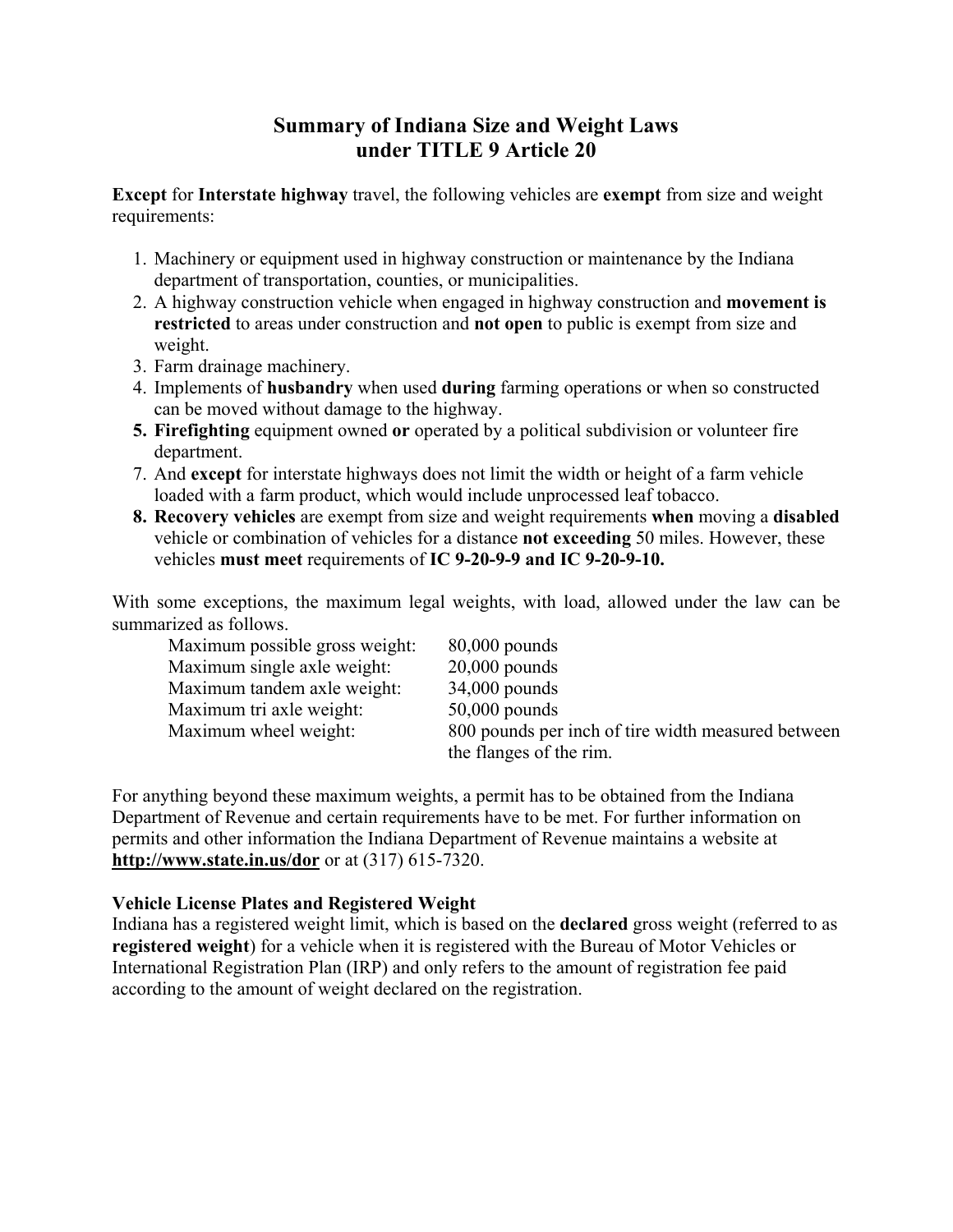#### **Weight limits for vehicles; rules**

In 1975, Indiana adopted the "Bridge Formula" as state law as stipulated in IC 9-20-40-1.

The formula is used to calculate the maximum legal gross weight and axle weights allowed for a vehicle or combination of vehicles.

$$
W = 500 \{[(LN) \div (N-1)] + 12N + 36\}
$$

- $W =$  the overall gross weight on any group of two or more consecutive axles, to the nearest 500 pounds.
- $L =$  the distance between the extreme of any group of two or more consecutive axles. (The measurement is taken at center of the wheel hubs).
- $N =$  the number of axles in the group under consideration, except that two consecutive sets of tandem axles may carry a gross load of 34,000 pounds each, providing the first and last axles of the consecutive sets of tandem axles are at least 36 feet apart or more.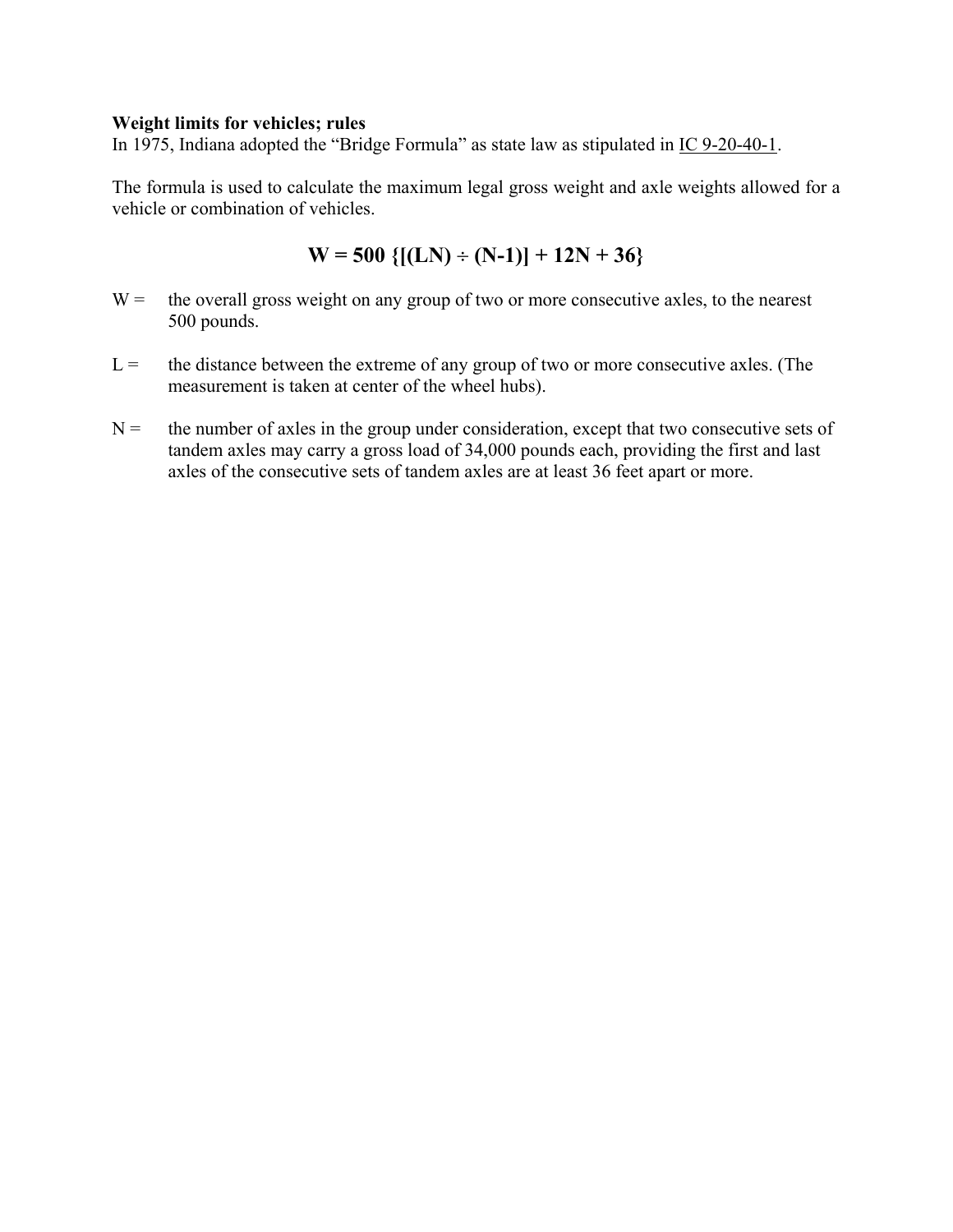## **FEDERAL BRIDGE FORMULA**

| Permissible gross loads for vehicles in regular operation. |                                                                                                               |                                                                 |                            |                  |                  |                  |                           |                                               |                    |  |
|------------------------------------------------------------|---------------------------------------------------------------------------------------------------------------|-----------------------------------------------------------------|----------------------------|------------------|------------------|------------------|---------------------------|-----------------------------------------------|--------------------|--|
|                                                            | Based on weight formula W=500 $\left(\frac{LN}{N-1} + 12N + 36\right)$<br>Distance in feet<br>between the ex- |                                                                 |                            |                  |                  |                  |                           |                                               |                    |  |
|                                                            | tremes of any<br>group of 2 or                                                                                | Maximum load in pounds carried on any group of 2 or more axles. |                            |                  |                  |                  |                           |                                               |                    |  |
| axles                                                      | more consecutive                                                                                              | 2 axles                                                         | 3 axles                    | 4 axles          | 5 axles          | 6 axles          | 7 axles                   | 8 axles                                       | 9 axles            |  |
| 4<br>5                                                     | <br>                                                                                                          | 34,000<br>34,000                                                | <br>                       | <br>             | <br>             | <br>             | <br>                      | <br>                                          | <br>               |  |
| 6                                                          |                                                                                                               | 34,000                                                          |                            |                  |                  |                  |                           | Two consecutive sets of tandems may carry     |                    |  |
| 7                                                          |                                                                                                               | 34,000                                                          |                            | <br>             |                  |                  |                           | a gross load of 34,000 lbs each if the        |                    |  |
|                                                            | 8 and less<br>More than 8                                                                                     | 34,000<br>38,000                                                | 34,000<br>42,000           |                  |                  |                  | axles is 36 feet or more. | overall distance between the first and last " |                    |  |
| 9.                                                         |                                                                                                               | 39,000                                                          | 42,500                     |                  |                  |                  | $I.C. 9-20-4-1$           |                                               |                    |  |
|                                                            | 10                                                                                                            | 40,000                                                          | 43,500                     |                  |                  |                  |                           |                                               |                    |  |
|                                                            | $11$                                                                                                          |                                                                 | 44,000                     |                  |                  |                  |                           |                                               |                    |  |
|                                                            | 12                                                                                                            |                                                                 | 45,000                     | 50,000           | <br>             | <br>             | <br>                      | <br>                                          |                    |  |
|                                                            | 13<br>$14$                                                                                                    |                                                                 | 45,500                     | 50,500           |                  |                  |                           |                                               |                    |  |
|                                                            | <b>菌15 ……………</b><br>国15 ……………                                                                                 | <br>                                                            | 46,500<br>47,000           | 51,500<br>52,000 |                  |                  |                           |                                               |                    |  |
|                                                            |                                                                                                               |                                                                 | 48,000                     | 52,500           | 58,000           |                  |                           |                                               |                    |  |
|                                                            | $17 \ldots \ldots \ldots$                                                                                     |                                                                 | 48,500                     | 53,500           | 58,500           |                  |                           |                                               |                    |  |
|                                                            | 18                                                                                                            |                                                                 | 49,500                     | 54,000           | 59,000           |                  |                           |                                               |                    |  |
|                                                            | 19                                                                                                            |                                                                 | 50,000                     | 54,500           | 60,000           |                  | <br>                      | <br>                                          | <br>               |  |
|                                                            | 20<br>21                                                                                                      | <br>                                                            | 51,000<br>51,500           | 55,500<br>56,000 | 60,500<br>61,000 | 66,000<br>66,500 |                           |                                               |                    |  |
|                                                            | 22                                                                                                            |                                                                 | 52,500                     | 56,500           | 61,500           | 67,000           |                           |                                               |                    |  |
|                                                            | 23                                                                                                            |                                                                 | 53,000                     | 57,500           | 62,500           | 68,000           |                           |                                               |                    |  |
|                                                            | 24                                                                                                            |                                                                 | 54,000                     | 58,000           | 63,000           | 68,500           | 74,000                    |                                               |                    |  |
|                                                            | 25                                                                                                            |                                                                 | 54,500                     | 58,500           | 63,500           | 69,000           | 74,500                    |                                               |                    |  |
|                                                            | 26                                                                                                            |                                                                 | 55,500                     | 59,500           | 64,000           | 69,500           | 75,000                    |                                               |                    |  |
|                                                            | 27                                                                                                            |                                                                 | 56,000                     | 60,000           | 65,000           | 70,000           | 75,500                    |                                               | <br>               |  |
|                                                            | 28<br>29                                                                                                      |                                                                 | 57,000                     | 60,500           | 65,500           | 71,000           | 76,500                    | 82,000<br>82,500                              |                    |  |
|                                                            | 30                                                                                                            | <br>                                                            | 57,500<br>58,500           | 61,500<br>62,000 | 66,000<br>66,500 | 71,500<br>72,000 | 77,000<br>77,500          | 83,000                                        |                    |  |
|                                                            | 31                                                                                                            |                                                                 | 59,000                     | 62,500           | 67,500           | 72,500           | 78,000                    | 83,500                                        |                    |  |
|                                                            | 32                                                                                                            |                                                                 | 60,000                     | 63,500           | 68,000           | 73,000           | 78,500                    | 84,500                                        | 90,000             |  |
|                                                            | 33                                                                                                            |                                                                 |                            | 64,000           | 68,500           | 74,000           | 79,000                    | 85,000                                        | 90,500             |  |
|                                                            | 34                                                                                                            |                                                                 |                            | 64,500           | 69,000           | 74,500           | 80,000                    | 85,500                                        | 91,000             |  |
|                                                            | 35                                                                                                            |                                                                 |                            | 65,500           | 70,000           | 75,000           | 80,500                    | 86,000                                        | 91,500             |  |
|                                                            | 36<br>37                                                                                                      |                                                                 | Exception                  | 66,000<br>66,500 | 70,500<br>71,000 | 75,500<br>76,000 | 81,000<br>81,500          | 86,500<br>87,000                              | 92,000<br>93,000   |  |
|                                                            | 38                                                                                                            |                                                                 | Indiana Code<br>$9-20-4-1$ | $\sqrt{67,500}$  | 71,500           | 77,000           | 82,000                    | 87,500                                        | 93,500             |  |
|                                                            | 39                                                                                                            |                                                                 |                            | 68,000           | 72,500           | 77,500           | 82,500                    | 88,500                                        | 94,000             |  |
|                                                            | 40                                                                                                            |                                                                 |                            | 68,500           | 73,000           | 78,000           | 83,500                    | 89,000                                        | 94,500             |  |
|                                                            | 41                                                                                                            |                                                                 |                            | 69,500           | 73,500           | 78,500           | 84,000                    | 89,500                                        | 95,000             |  |
|                                                            | 42<br>43                                                                                                      | <br>                                                            |                            | 70,000           | 74,000           | 79,000           | 84,500                    | 90,000                                        | 95,500             |  |
|                                                            | 44                                                                                                            |                                                                 |                            | 70,500           | 75,000<br>75,500 | 80,000           | 85,000<br>85,500          | 90,500<br>91,000                              | 96,000<br>96,500   |  |
|                                                            |                                                                                                               |                                                                 | <br>                       | 71,500<br>72,000 | 76,000           | 80,500<br>81,000 | 86,000                    | 91,500                                        | 97,500             |  |
|                                                            | 46                                                                                                            |                                                                 |                            | 72,500           | 76,500           | 81,500           | 87,000                    | 92,500                                        | 98,000             |  |
|                                                            | 47                                                                                                            |                                                                 |                            | 73,500           | 77,500           | 82,000           | 87,500                    | 93,000                                        | 98,500             |  |
|                                                            | 48                                                                                                            |                                                                 |                            | 74,000           | 78,000           | 83,000           | 88,000                    | 93,500                                        | 99,000             |  |
|                                                            | 49                                                                                                            |                                                                 |                            | 74,500           | 78,500           | 83,500           | 88,500                    | 94,000                                        | 99,500             |  |
|                                                            | 50<br>51                                                                                                      |                                                                 |                            | 75,500           | 79,000           | 84,000           | 89,000                    | 94,500<br>95,000                              | 100,000            |  |
|                                                            | 52                                                                                                            | <br>                                                            | <br>                       | 76,000<br>76,500 | 80,000<br>80,500 | 84,500<br>85,000 | 89,500<br>90,500          | 95,500                                        | 100,500<br>101,000 |  |
|                                                            | 53                                                                                                            |                                                                 |                            | 77,500           | 81,000           | 86,000           | 91,000                    | 96,500                                        | 102,000            |  |
|                                                            | 54                                                                                                            |                                                                 |                            | 78,000           | 81,500           | 86,500           | 91,500                    | 97,000                                        | 102,500            |  |
|                                                            | 55                                                                                                            |                                                                 |                            | 78,500           | 82,500           | 87,000           | 92,000                    | 97,500                                        | 103,000            |  |
|                                                            | 56                                                                                                            |                                                                 |                            | 79,500           | 83,000           | 87,500           | 92,500                    | 98,000                                        | 103,500            |  |
|                                                            | 57                                                                                                            |                                                                 | Gross Weight<br>Limit      | 80,000           | 83,500           | 88,000           | 93,000                    | 98,500                                        | 104,000            |  |
|                                                            | 58                                                                                                            |                                                                 | <sub>Indiana</sub> Code    |                  | 84,000           | 89,000           | 94,000                    | 99,000                                        | 104,500            |  |
|                                                            | 59<br>60                                                                                                      |                                                                 | $9 - 20 - 4 - 1$<br>       |                  | 85,000<br>85,500 | 89,500<br>90,000 | 94,500<br>95,000          | 99,500<br>100,500                             | 105,000<br>105,500 |  |
|                                                            |                                                                                                               |                                                                 |                            |                  |                  |                  |                           |                                               |                    |  |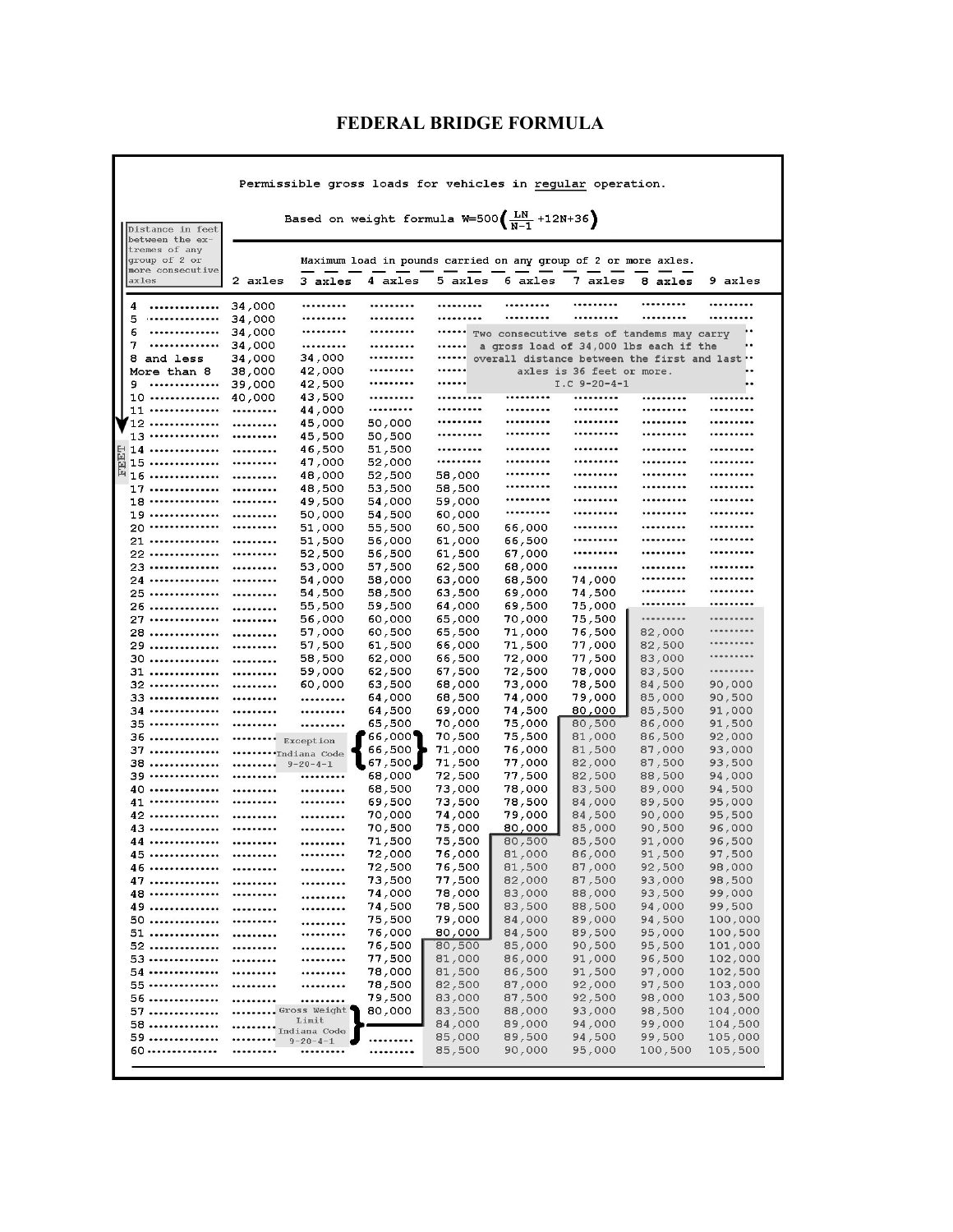# O Inner Bridge Inner Bridge Outer Bridge **Gross Weight** Inner Bridge Axles  $1-3$ Inner Bridge Axles 2-5 Outer Bridge Axles 1-5 Gross Weight

### **EXAMPLES OF BRIDGE FORMULA MEASUREMENTS**

Indiana has a "grandfather law" built into its weight law retaining the weight limits that were in effect on January 4, 1975.

This retention protects vehicles from losing weight capability based upon their configuration when the bridge formula is applied to them.

The maximum gross weight, with load, under this subsection is seventy-three thousand two hundred eighty (73,280) pounds.

The maximum weight on an individual axle of a tandem axle group is sixteen thousand (16,000) pounds for each axle.

And limited to a maximum wheel weight of eight hundred (800) pounds per inch width of the tire measured between the flanges of the rim, **or** a maximum axle weight of eighteen thousand (18,000) pounds.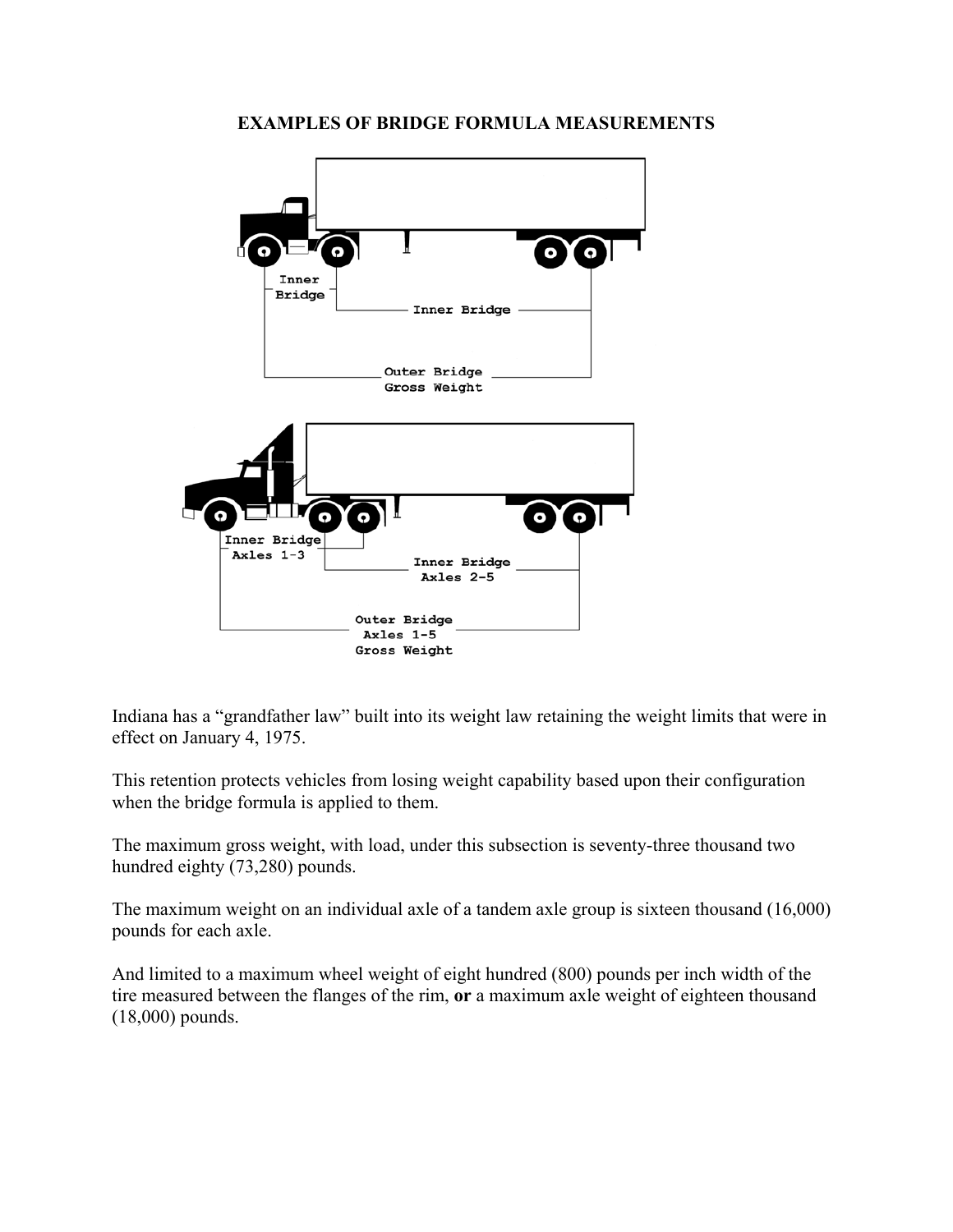Examples of vehicles where the "grandfather law", applies are:



When the outer bridge measurement is less than 40 feet for total gross weight and the tandem axles or inner bridge measurement between axles 2-5 is less than 36 feet, one set of tandems will get at least thirty four thousand (34,000) pounds, but both sets of tandem axles (axles 2-5) would not be able to gross more than sixty four thousand (64,000) pounds when added together as combination axle weight.



In this example, this vehicle would be penalized for allowable gross weight if the bridge formula were applied; the "grandfather law" allows both axles the potential to weigh twenty thousand (20,000) pounds depending on the size of the rims (tires) and effects potential gross weight.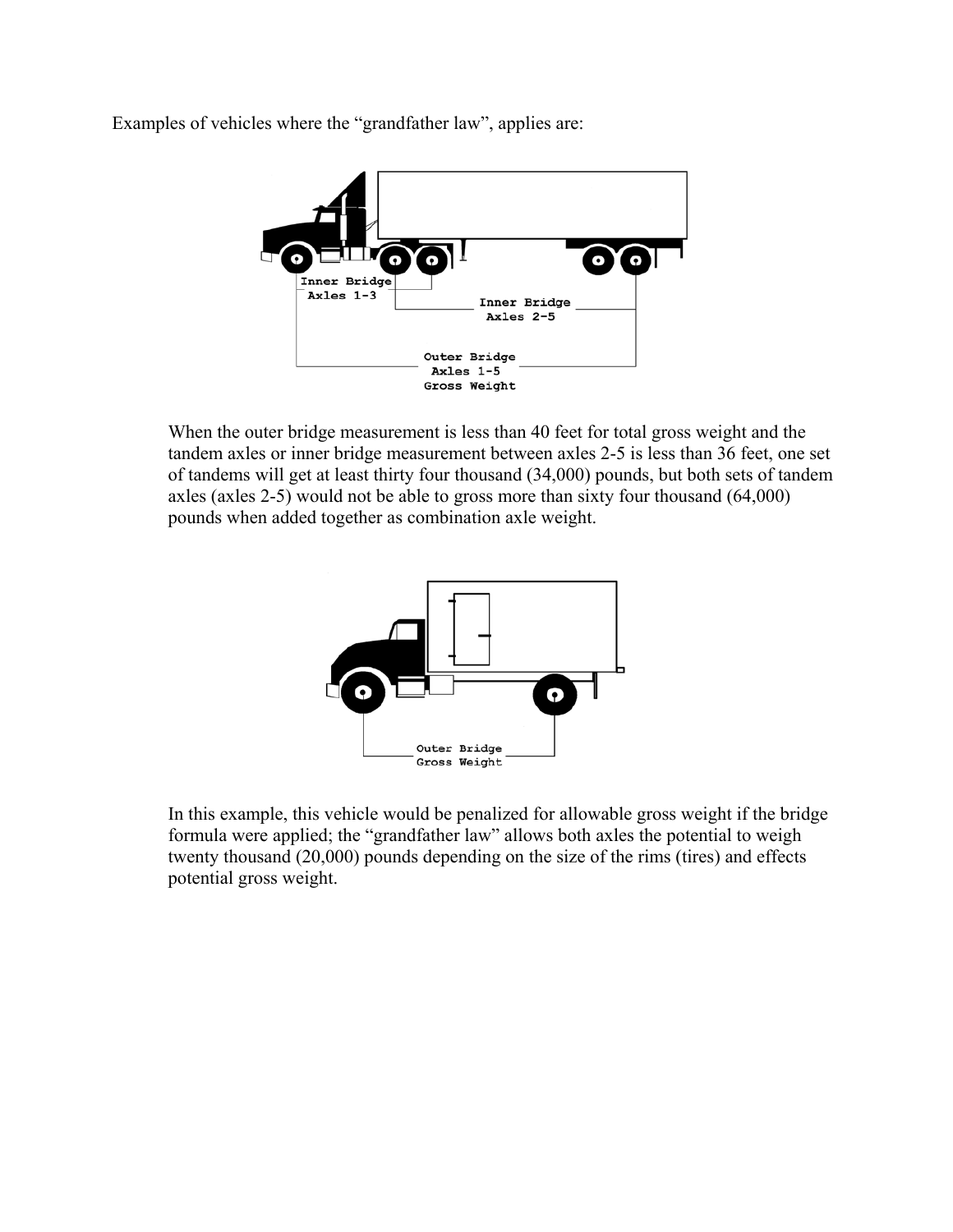

While this vehicle would be penalized for total gross weight if the bridge formula were applied, under the "grandfather law" it has the potential to have a gross weight of no more than seventy thousand (70,000) pounds. The tri-axle assembly itself can weigh fifty thousand (50,000) pounds. This can be broken down to thirty-four thousand (34,000) pounds on the tandem and sixteen thousand (16,000) pounds on the single axle, or thirtytwo thousand (32,000) pounds on the tandem axle and eighteen thousand (18,000) pounds on the single axle. Again, size of the rim determines wheel weight and gross weight.



This vehicle is also penalized for gross weight if the bridge formula was applied to it. Depending on wheel and axle configuration it has the potential to gross no more than seventy three thousand two hundred eighty (73,280) pounds under the "grandfather law". And again rim size determines wheel weight and gross weight.

### **Exceptions: farm commodities and the weight law.**

A vehicle or combination of vehicles transporting farm commodities from the place of production to the first point of delivery where the commodities are weighed and title to the commodities are transferred are allowed ten percent additional weight to the maximum gross weight. For example, if a combination vehicle is allowed a gross weight under the Bridge Formula of eighty thousand (80,000) pounds, with this exception of ten percent, the total gross allowed would be eighty-eight thousand (88,000) pounds.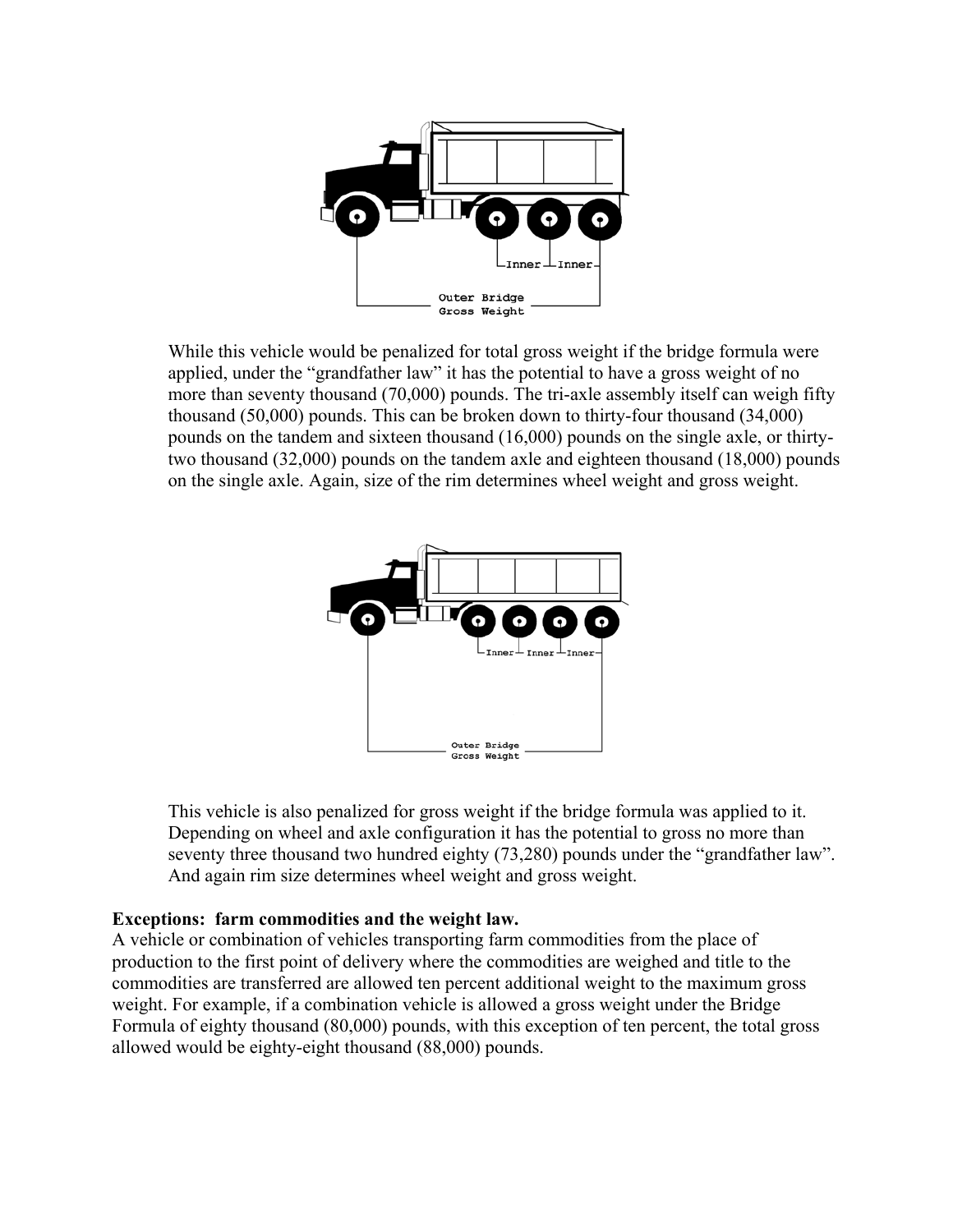However, this increase in weight is not applicable when the following apply:

- 1. Weight limits imposed for bridges or sections of highways under IC 9-20-1-4.
- 2. A vehicle operated on any part of an interstate system.

Axle weights and registered weight is not applicable as long as the two aforementioned instances are not involved, or the vehicle does not exceed the 10 percent tolerance.

Farm commodities include logs, wood chips, bark, sawdust, and bulk milk. In the case of wood chips, bark, and sawdust, the ten percent tolerance is applicable at all times for gross weight and axle weights

## **Exceptions: Refuse vehicles and the weight law**

Special restrictions apply to a garbage truck, truck-trailer combination, or a truck-wagon combination that is either:

- 1. A municipal waste collection and transportation vehicle:
	- a. **Specially** designed and equipped with a self-compactor or detachable container:
	- b. Used **exclusively** for garbage, refuse, or recycling operations; and
	- c. **Laden** with garbage, refuse, or recyclables; or
- 2. A disposal plant transporting vehicle certified under IC 15-2.1-16 that is laden with dead animals or animal parts.

**Except** for Interstate highway travel the maximum allowable gross weight shall not exceed:

- 1. Twenty four thousand (24,000) pounds on a single axle; and
- 2. Forty two thousand (42,000) pounds on a tandem axle.

This exception does not exempt trucks, laden or unladen, from the limitations on wheel weights imposed by IC 9-20-11-4.

## **THE BASIC LEGAL DIMENSIONS ALLOWED ARE:**

Limitations to height, width and length include vehicle and load.

Generally the maximum width is 8'6" except for width exclusive devices as specified in 23 CFR 658, for example, exterior rear view mirrors.

The following are **exceptions** to the **width** requirement:

- 1. Machinery or equipment used in utility construction or maintenance if the violation is the result of oversize tires
- 2. A recreational vehicle with appurtenances making the vehicle wider than allowed
	- a. The appurtenances do not extend more than the factory installed exterior rear view mirrors
	- b. And the mirrors only extend to the distance necessary to afford the required field of view.

There is **no exemption** to the legal **height** of 13'6".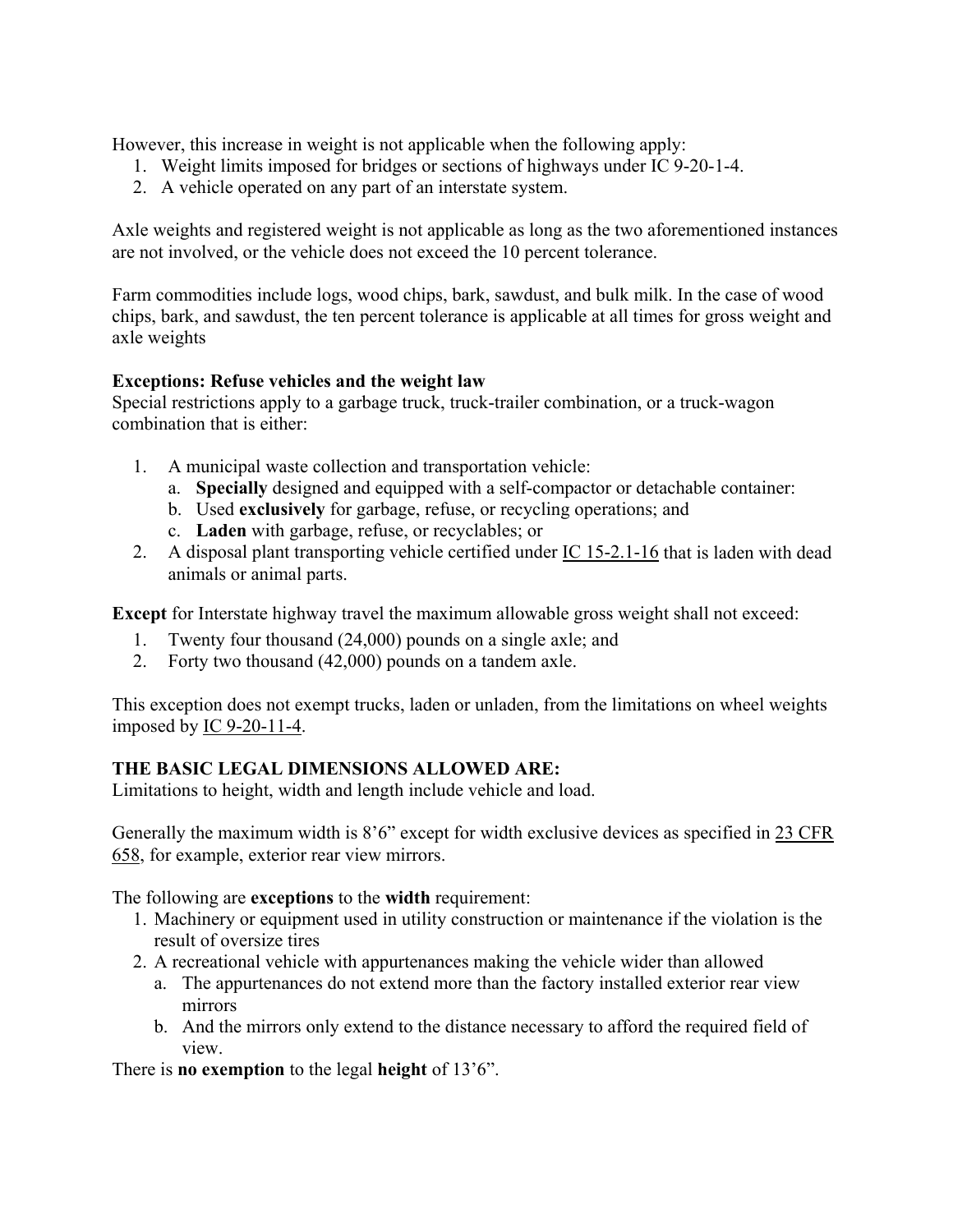Maximum length of a single vehicle operating under its own power is 40 feet, except for length exclusive devises as set forth in 23 CFR 658.13.

Exemptions

- 1. A recreational vehicle may measure a maximum of 45 feet.
- 2. A vehicle used by the railroad companies to transport steel rails in connection with a railroad construction, reconstruction or maintenance project may not exceed 40 feet.
- 3. A bus (9-20-8-2) must meet one of the following length measurements:
	- a. An articulating bus used for public transportation can be a maximum of 65 feet.
	- b. A conventional school bus can measure 38 feet.
	- c. A transit school bus can be 42 feet.
	- d. All other buses, 45 feet.
- 4. A single vehicle equipped with a permanently installed specialized equipment used for lifting, reaching, pumping or spraying, is allowed an additional 5 feet overhang of the equipment as long as it is not used to haul cargo.

A combination of two vehicles coupled together, **including load,** may not exceed a total length of sixty feet, except for the following:

- 1. Constructed to transport other vehicle or boats.
- 2. A combination of two vehicles coupled together being transported in a drive away or tow away service.
- 3. A pole trailer owned by or operated for a public utility while the pole trailer is being used in connection with the utility services of the public utility.
- 4. Trailers used in transporting oil field equipment or pipe for the transportation oil or gas.

A combination of three or more vehicles coupled together, **including load,** may not exceed a total length of sixty-five feet.

Any number of vehicles in a combination coupled together:

- 1. that are especially constructed to transport other vehicles or boats; and
- 2. by the tow bar, saddle mount, or full mount methods;

may not exceed a total length of seventy-five feet.

The maximum length of a combination of two vehicles coupled that are commonly referred as "stinger-steered" vehicles and are;

- 1. especially constructed to transport other vehicles or boats; and
- 2. a stinger-steered vehicle;

is seventy-five feet.

The maximum length of a trailer used in a truck-tractor-semitrailer-semitrailer combination is twenty-eight feet, six inches.

A maximum overall length limit is not imposed on a truck-tractor-semi trailer-semi trailer combination.